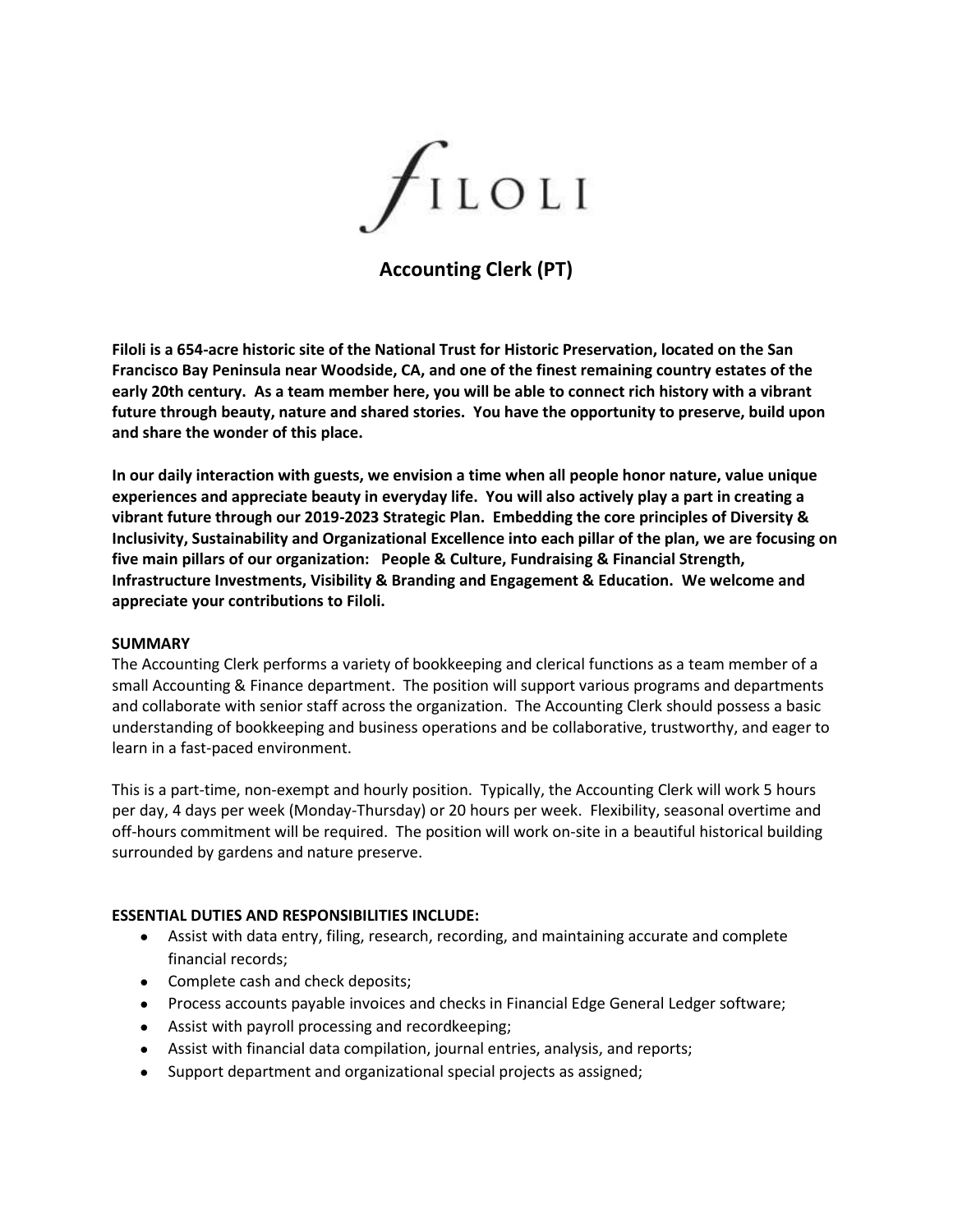- Protect organization's value by keeping information confidential and securing financial information;
- Ability to provide the highest quality services to all customers in every interaction;
- Uphold al Filoli's policies, procedures, guidelines, and standards;
- Maintain flexibility and perform other duties as assigned to respond to the needs of the organization;
- Demonstrate consistent and predictable punctuality, attendance and dependability;

# **MINIMUM QUALIFICATIONS**

An individual must be able to perform each essential duty listed above and any additional responsibilities as directed as well as satisfy the educational and skill requirements listed below:

### **Education and/or Experience:**

**Education:** Associate's degree in Accounting or other business related field, actively working toward a degree in Accounting or other business related field, or equivalent experience; satisfactory completion of undergraduate introductory accounting courses.

### **Core Competencies:**

- **EXPERIENCE –** Minimum of at least one year of bookkeeping experience; a basic knowledge of accounting and business operations is essential. Experience in processing financial data in a fastpaced, high-volume environment. One year experience with general ledger software and Excel and current knowledge of Financial Edge a plus but not required. Payroll processing experience is preferred.
- **PEOPLE, PROJECT, AND PROGRAM SKILLS –** Strong problem solving and analytical skills. Effective cross-functional collaborative capacity. Ability to either take direction or work independently as the situation requires.
- **LEADERSHIP –** Flexible, energetic, and outcomes-oriented self-starter who brings a creative approach to solving problems. Capacity to interact effectively and build partnerships with Filoli's many constituencies including staff, Board members, community partners and supporters, donors, members, visitors, and volunteers. Strong administrative skills. Ability to multitask, see many sides to complex issues, and perform at high standards with a collegial team.
- **CULTURAL COMPETENCIES –** Model a responsibility to self-awareness and awareness of others to recognize that individuals bring unique backgrounds, beliefs, values, and world-views. View racial and cultural differences as assets to the organization.
- **DIVERSITY, EQUITY, AND INCLUSION –** Committed to Filoli's dedication to integrate accountability across all efforts to support and sustain a racially equitable organization. Demonstrate a passion of advancing organizational DEAI objectives and influencing others to approach all work with an equity lens. Promote processes and communication that encourage organizational cultural competence and inclusion.
- **COMMUNICATION SKILLS –** Strong verbal and written communication skills.
- **•** DECISIVE NATURE Well-honed ability to independently anticipate and analyze situations, define problems and objectives, recognize viable alternatives and formulate rapid solutions with understanding of the inherent risks and the implications of decisions.
- **COMPUTER SKILLS –** Must have a high proficiency in MS Excel. Proficient with Windows, Microsoft Office products, and Google applications.